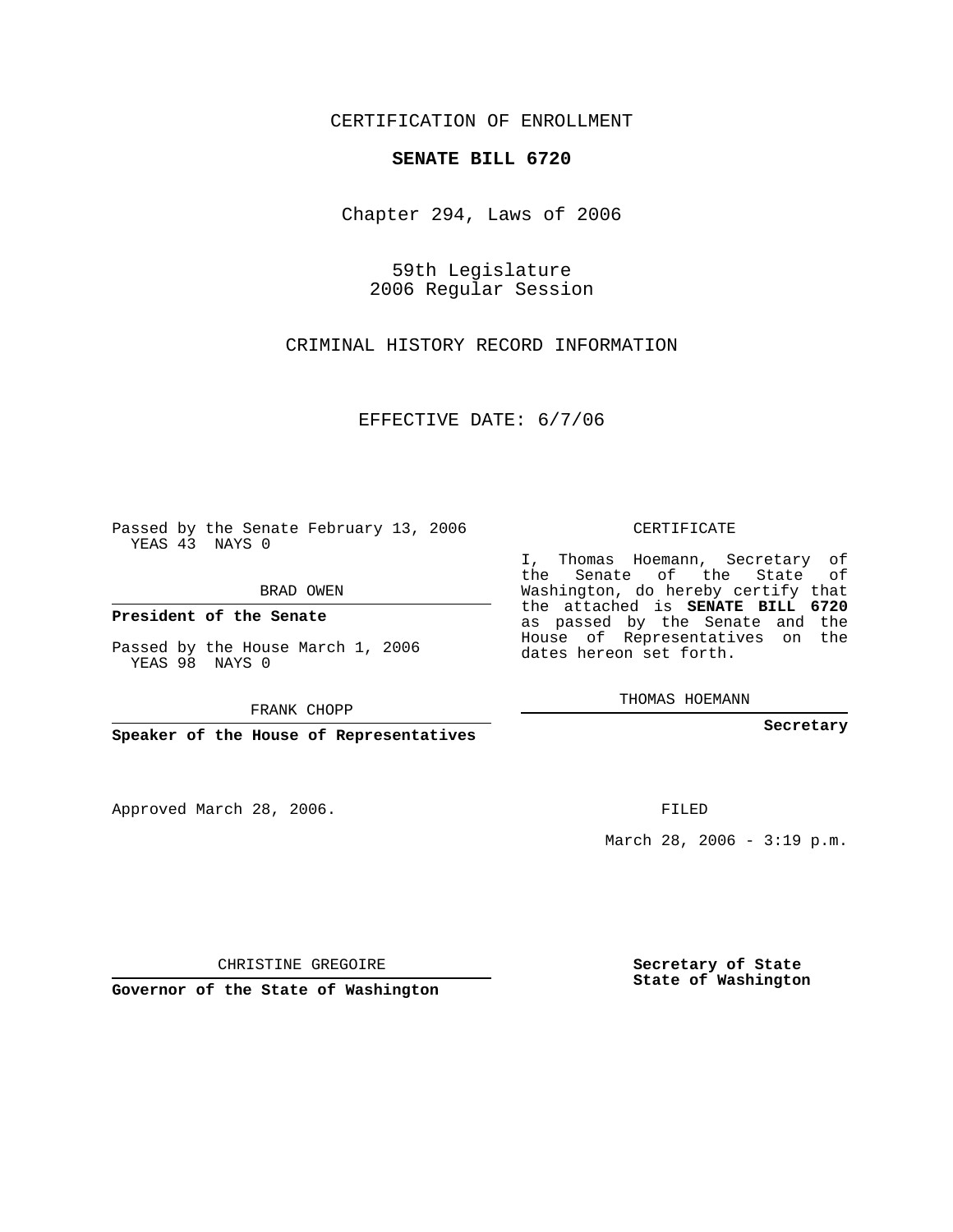## **SENATE BILL 6720** \_\_\_\_\_\_\_\_\_\_\_\_\_\_\_\_\_\_\_\_\_\_\_\_\_\_\_\_\_\_\_\_\_\_\_\_\_\_\_\_\_\_\_\_\_

\_\_\_\_\_\_\_\_\_\_\_\_\_\_\_\_\_\_\_\_\_\_\_\_\_\_\_\_\_\_\_\_\_\_\_\_\_\_\_\_\_\_\_\_\_

Passed Legislature - 2006 Regular Session

## **State of Washington 59th Legislature 2006 Regular Session**

**By** Senators Brandland, Kohl-Welles, McAuliffe, Hargrove, Rockefeller, Schmidt, Rasmussen, Stevens, Delvin and Roach

Read first time 01/19/2006. Referred to Committee on Human Services & Corrections.

 AN ACT Relating to reporting requirements for criminal history record information; and amending RCW 43.43.700, 43.43.705, 43.43.715, 43.43.725, 43.43.730, 43.43.735, 43.43.740, and 43.43.810.

BE IT ENACTED BY THE LEGISLATURE OF THE STATE OF WASHINGTON:

 **Sec. 1.** RCW 43.43.700 and 1998 c 141 s 2 are each amended to read as follows:

 There is hereby established within the Washington state patrol a 8 section on identification( $\left( \frac{1}{2} \right)$  abuse, vulnerable adult abuse,)) and criminal history hereafter referred to as the section.

 In order to aid the administration of justice the section shall install systems for the identification of individuals, including the fingerprint system and such other systems as the chief deems necessary. The section shall keep a complete record and index of all information received in convenient form for consultation and comparison.

 The section shall obtain from whatever source available and file for record the fingerprints, palmprints, photographs, or such other identification data as it deems necessary, of persons who have been or shall hereafter be lawfully arrested and charged with, or convicted of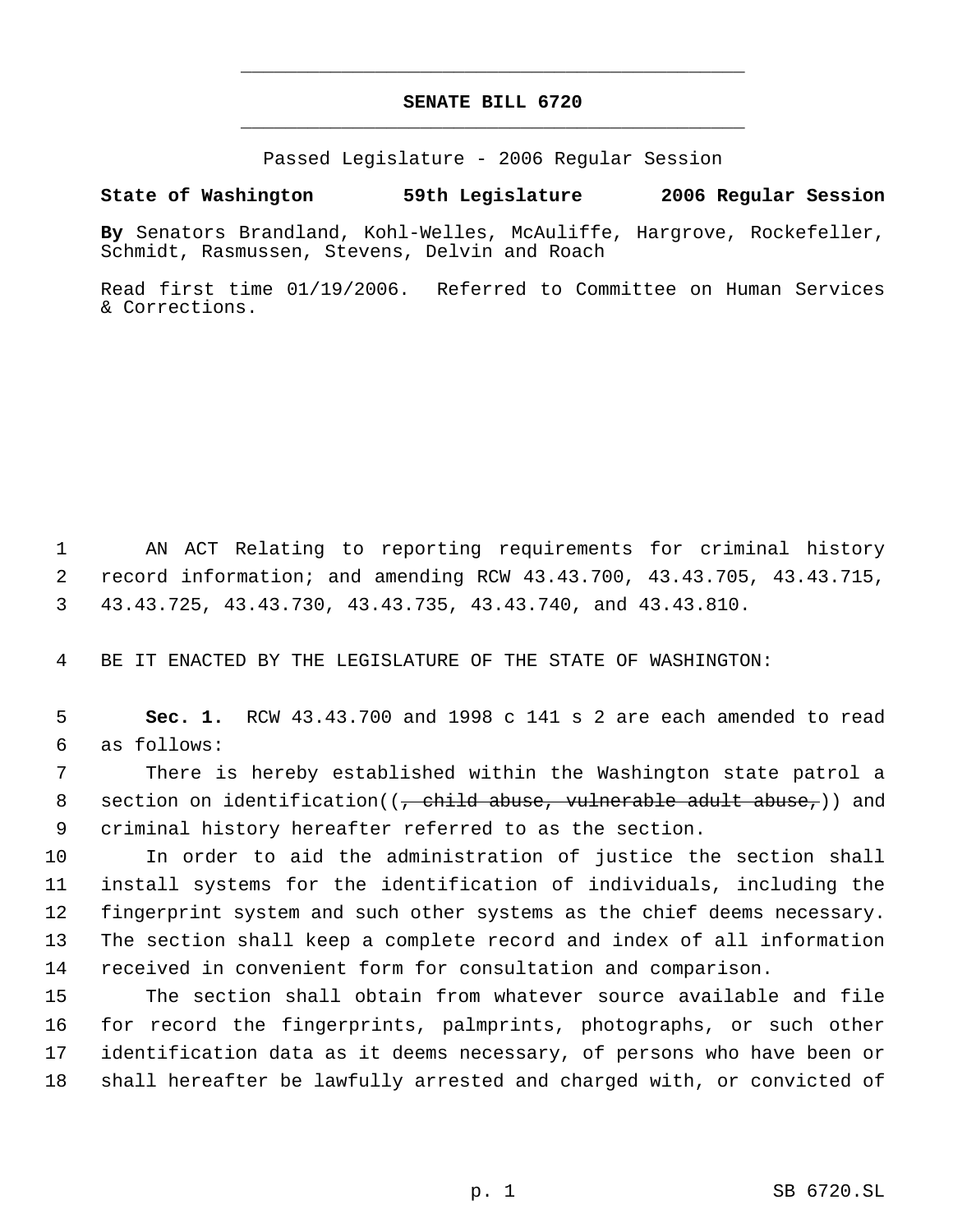any criminal offense. The section may obtain like information concerning persons arrested for or convicted of crimes under the laws of another state or government.

 ((The section shall also contain like information concerning persons, over the age of eighteen years, who have been found to have physically abused or sexually abused or exploited a child pursuant to a dependency proceeding under chapter 13.34 RCW, or to have abused or financially exploited a vulnerable adult pursuant to a protection 9 proceeding under chapter 74.34 RCW.))

 **Sec. 2.** RCW 43.43.705 and 1999 c 151 s 1101 are each amended to read as follows:

 Upon the receipt of identification data from criminal justice agencies within this state, the section shall immediately cause the files to be examined and upon request shall promptly return to the contributor of such data a transcript of the record of previous arrests and dispositions of the persons described in the data submitted.

 Upon application, the section shall furnish to criminal justice 18 agencies((<del>, or to the department of social and health services,</del> 19 hereinafter referred to as the "department",)) a transcript of the 20 criminal ((offender)) history record information((, dependency record information, or protection proceeding record information)) available pertaining to any person of whom the section has a record.

 For the purposes of RCW 43.43.700 through 43.43.785 the following words and phrases shall have the following meanings:

25 "Criminal ((offender)) history record information" includes, and 26 shall be restricted to identifying data and ((public record)) information recorded as the result of an arrest or other initiation of criminal proceedings and the consequent proceedings related thereto. 29 "Criminal ((offender)) history record information" shall not include intelligence, analytical, or investigative reports and files.

 "Criminal justice agencies" are those public agencies within or outside the state which perform, as a principal function, activities directly relating to the apprehension, prosecution, adjudication or rehabilitation of criminal offenders.

 (("Dependency record information" includes and shall be restricted to identifying data regarding a person, over the age of eighteen, who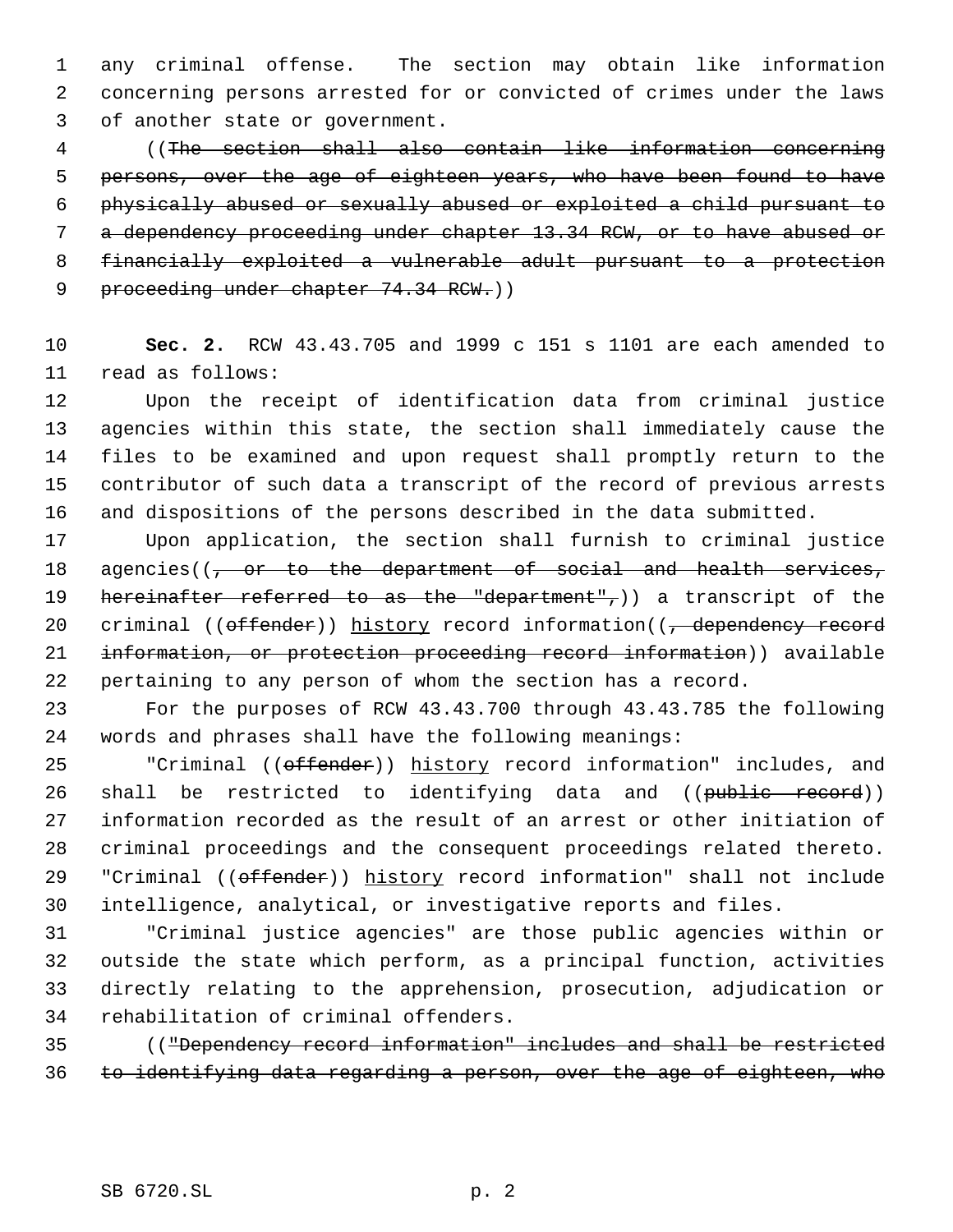1 was a party to a dependency proceeding brought under chapter 13.34 RCW 2 and who has been found, pursuant to such dependency proceeding, to have sexually abused or exploited or physically abused a child.

 "Protection proceeding record information" includes and shall be restricted to identifying data regarding a person, over eighteen, who was a respondent to a protection proceeding brought under chapter 74.34 RCW and who has been found pursuant to such a proceeding to have abused 8 or financially exploited a vulnerable adult.))

 The section may refuse to furnish any information pertaining to the identification or history of any person or persons of whom it has a record, or other information in its files and records, to any applicant if the chief determines that the applicant has previously misused information furnished to such applicant by the section or the chief believes that the applicant will not use the information requested solely for the purpose of due administration of the criminal laws or 16 for the purposes enumerated in RCW  $43.43.760((\frac{4}{3})) (4)$ . The applicant may appeal such determination by notifying the chief in writing within thirty days. The hearing shall be before an administrative law judge appointed under chapter 34.12 RCW and in accordance with procedures for adjudicative proceedings under chapter 34.05 RCW.

 **Sec. 3.** RCW 43.43.715 and 1989 c 334 s 8 are each amended to read as follows:

 The section shall, consistent with the procedures set forth in chapter 152, Laws of 1972 ex. sess., cooperate with all other criminal 25 justice agencies( $\left(\frac{1}{2}, \frac{1}{2} \right)$  ) within or without the state, in an exchange of information regarding convicted criminals and those 27 suspected of or wanted for the commission of crimes( $(7,$  and persons who are the subject of dependency record information or protection 29 proceeding record information,) to the end that proper identification may rapidly be made and the ends of justice served.

 **Sec. 4.** RCW 43.43.725 and 1985 c 201 s 11 are each amended to read as follows:

33 Any copy of a criminal ((offender)) history record, photograph, fingerprint, or other paper or document in the files of the section, 35 ((including dependency record information,)) certified by the chief or 36 his or her designee to be a true and complete copy of the original or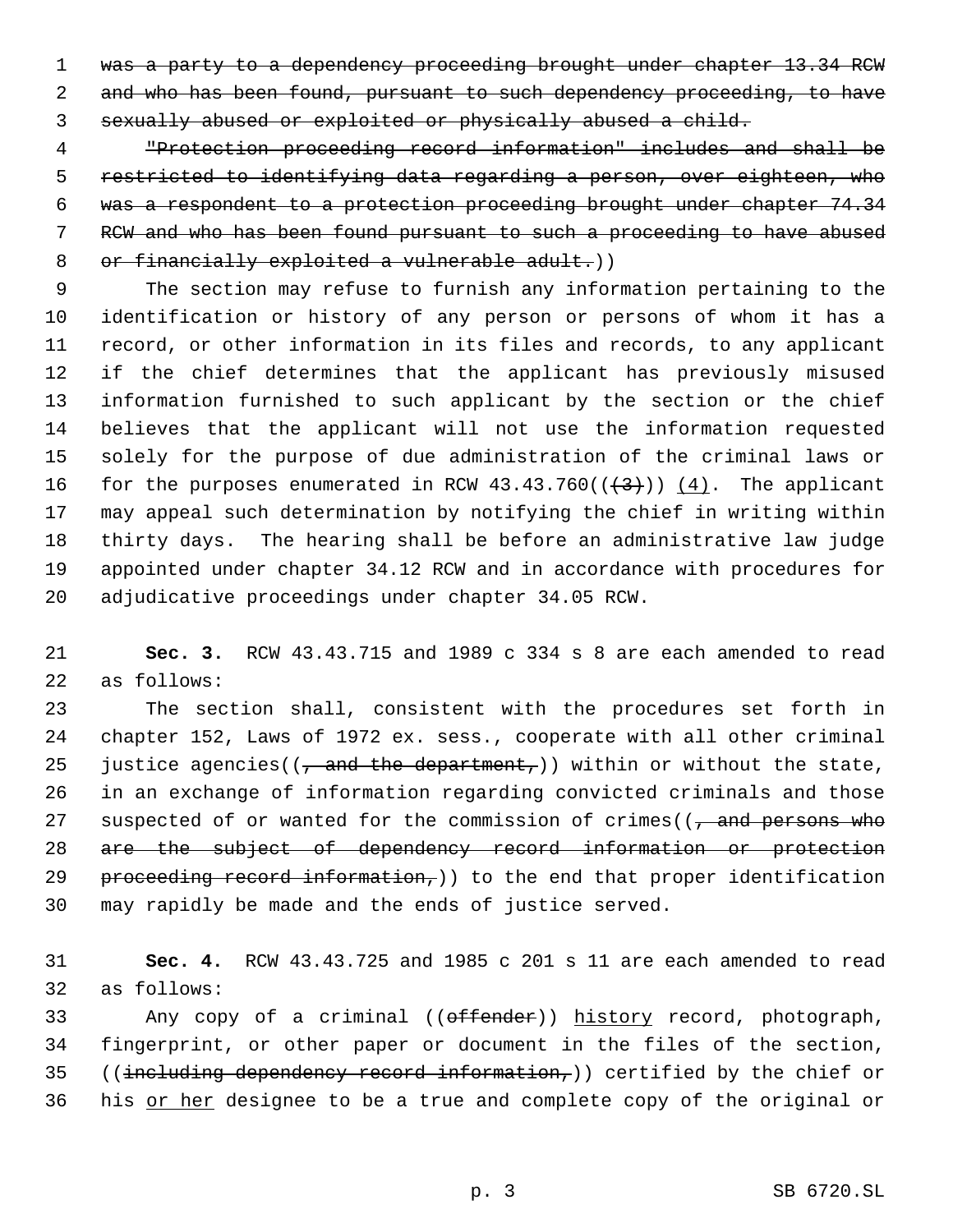of information on file with the section, shall be admissible in evidence in any court of this state pursuant to the provisions of RCW 5.44.040.

 **Sec. 5.** RCW 43.43.730 and 1985 c 201 s 12 are each amended to read as follows:

 (1) Any individual shall have the right to inspect criminal 7 ((offender)) history record information((<del>, or dependency record</del> 8 information,)) on file with the section which refers to  $(\hbox{him})$ ) the 9 individual. If  $((an))$  the individual believes such information to be 10 inaccurate or incomplete, he or she may request the section to purge, modify or supplement it and to advise such persons or agencies who have 12 received his or her record and whom the individual designates to modify it accordingly. Should the section decline to so act, or should the individual believe the section's decision to be otherwise unsatisfactory, the individual may appeal such decision to the superior 16 court in the county in which he or she is resident, or the county from which the disputed record emanated or Thurston county. The court shall in such case conduct a de novo hearing, and may order such relief as it finds to be just and equitable.

 (2) The section may prescribe reasonable hours and a place for inspection, and may impose such additional restrictions, including fingerprinting, as are reasonably necessary both to assure the record's security and to verify the identities of those who seek to inspect them: PROVIDED, That the section may charge a reasonable fee for fingerprinting.

 **Sec. 6.** RCW 43.43.735 and 1991 c 3 s 297 are each amended to read as follows:

 (1) It shall be the duty of the sheriff or director of public safety of every county, and the chief of police of every city or town, and of every chief officer of other law enforcement agencies duly operating within this state, to cause the photographing and fingerprinting of all adults and juveniles lawfully arrested for the commission of any criminal offense constituting a felony or gross misdemeanor. (a) When such juveniles are brought directly to a juvenile detention facility, the juvenile court administrator is also authorized, but not required, to cause the photographing,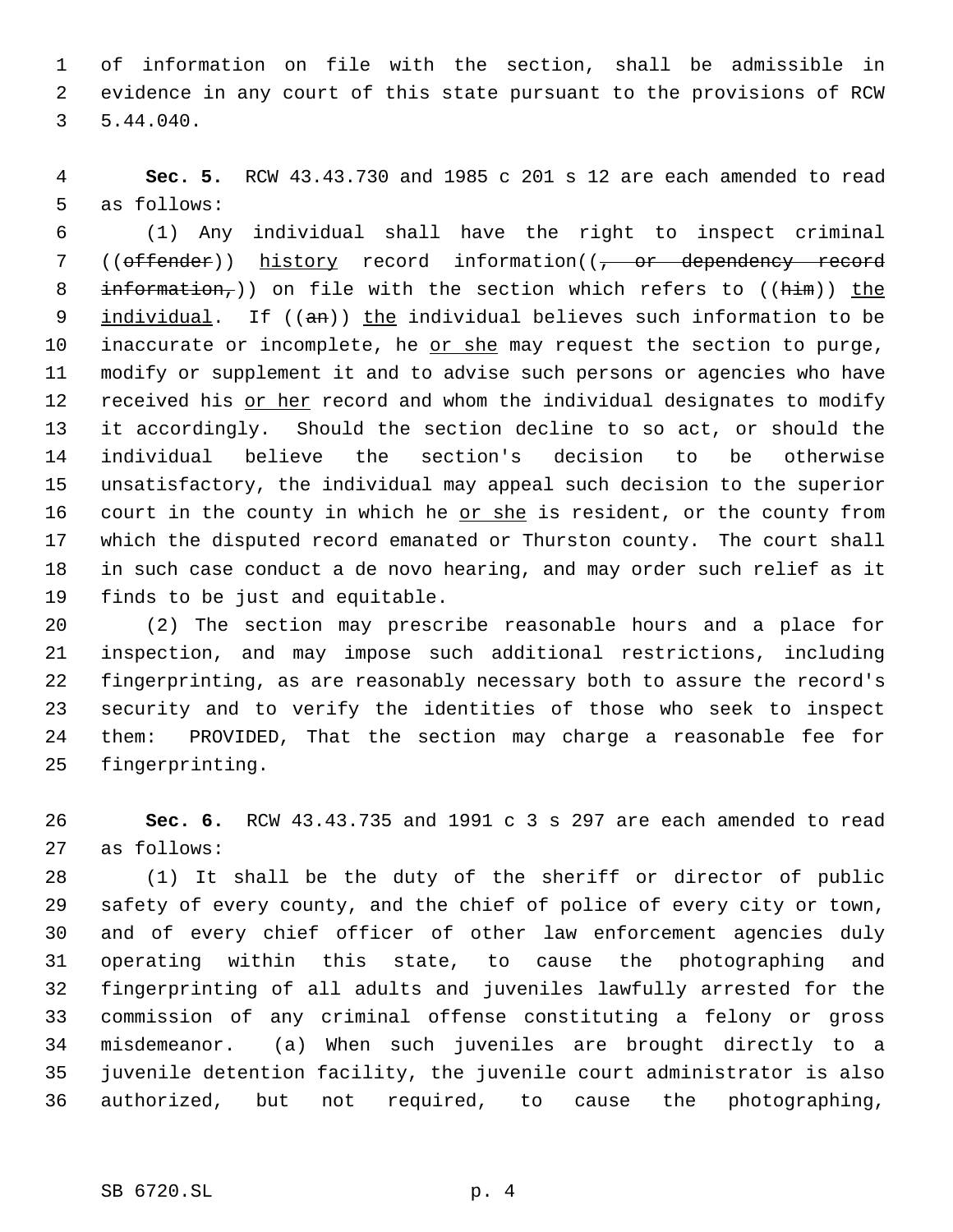fingerprinting, and record transmittal to the appropriate law enforcement agency; and (b) a further exception may be made when the arrest is for a violation punishable as a gross misdemeanor and the arrested person is not taken into custody.

 (2) It shall be the right, but not the duty, of the sheriff or director of public safety of every county, and the chief of police of every city or town, and every chief officer of other law enforcement agencies operating within this state to photograph and record the 9 fingerprints of all adults lawfully arrested((, all persons who are the 10 subject of dependency record information, or all persons who are the 11 subject of protection proceeding record information)).

 (3) Such sheriffs, directors of public safety, chiefs of police, and other chief law enforcement officers, may record, in addition to photographs and fingerprints, the palmprints, soleprints, toeprints, or any other identification data of all persons whose photograph and 16 fingerprints are required or allowed to be taken under this section( $(\tau$ 17 all persons who are the subject of dependency record information, or 18 all persons who are the subject of protection proceeding record 19 information,)) when in the discretion of such law enforcement officers it is necessary for proper identification of the arrested person or the investigation of the crime with which he is charged.

 $($   $($   $($   $\frac{4}{1}$  It shall be the duty of the department of health or the court having jurisdiction over the dependency action and protection 24 proceedings under chapter 74.34 RCW to cause the fingerprinting of all persons who are the subject of a disciplinary board final decision, 26 dependency record information, protection proceeding record information, or to obtain other necessary identifying information, as specified by the section in rules adopted under chapter 34.05 RCW to 29 carry out the provisions of this subsection.

 (5) The court having jurisdiction over the dependency or protection proceeding action may obtain and record, in addition to fingerprints, the photographs, palmprints, soleprints, toeprints, or any other identification data of all persons who are the subject of dependency record information or protection proceeding record information, when in the discretion of the court it is necessary for proper identification of the person.))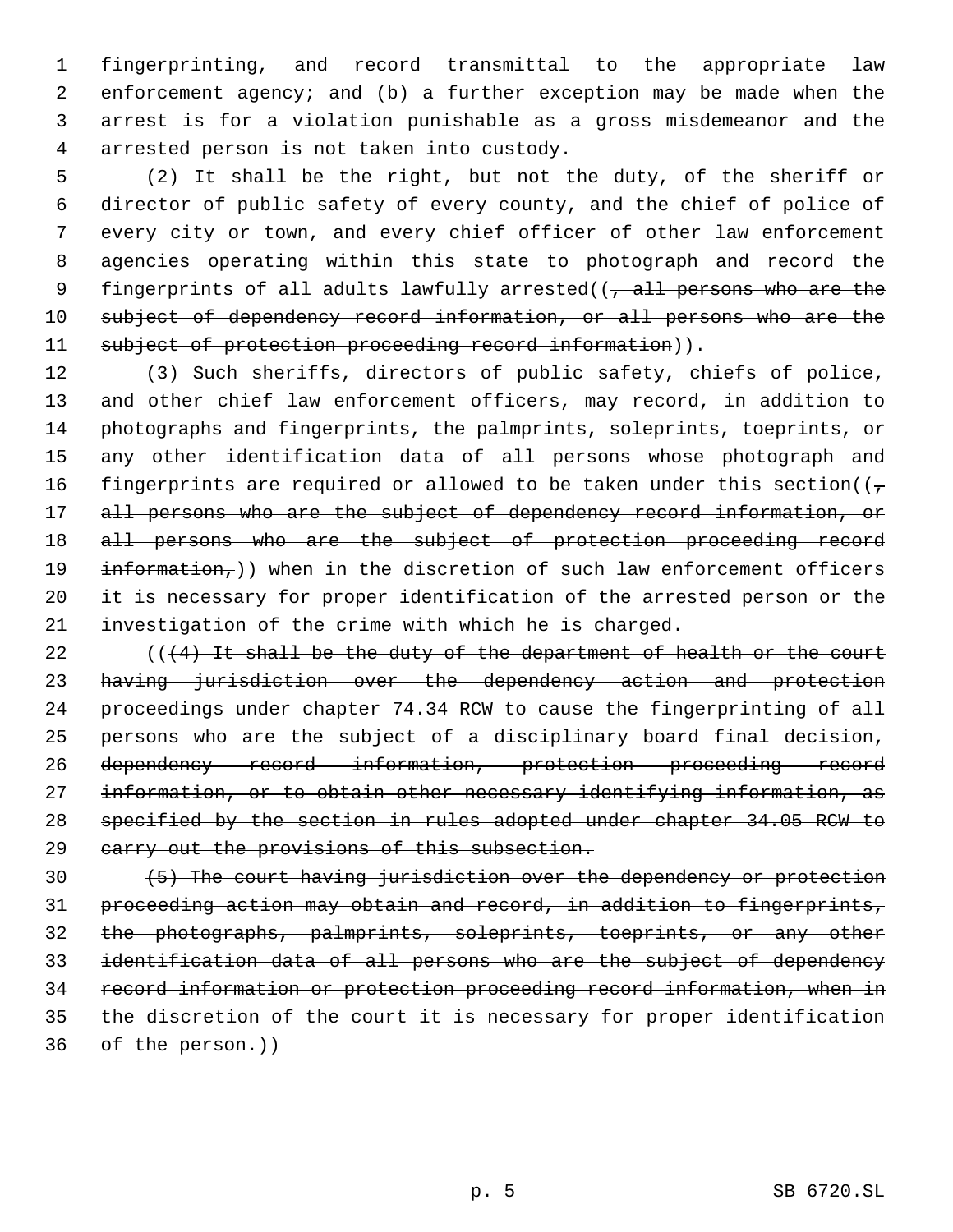**Sec. 7.** RCW 43.43.740 and 1989 c 334 s 10 are each amended to read as follows:

 (1) It shall be the duty of the sheriff or director of public safety of every county, and the chief of police of every city or town, and of every chief officer of other law enforcement agencies duly operating within this state to furnish within seventy-two hours from the time of arrest to the section the required sets of fingerprints together with other identifying data as may be prescribed by the chief, of any person lawfully arrested, fingerprinted, and photographed pursuant to RCW 43.43.735.

 (2) Law enforcement agencies may retain and file copies of the fingerprints, photographs, and other identifying data and information obtained pursuant to RCW 43.43.735. Said records shall remain in the possession of the law enforcement agency as part of the identification record and are not returnable to the subjects thereof.

 $((3)$  It shall be the duty of the court having jurisdiction over 17 the dependency action to furnish dependency record information, 18 obtained pursuant to RCW 43.43.735, to the section within seven days, excluding Saturdays, Sundays, and holidays, from the date that the 20 court enters a finding, pursuant to a dependency action brought under chapter 13.34 RCW, that a person over the age of eighteen, who is a 22 party to the dependency action, has sexually abused or exploited or 23 physically abused a child.

  $(4)$  The court having jurisdiction over the dependency or protection proceeding action may retain and file copies of the fingerprints, photographs, and other identifying data and information obtained pursuant to RCW 43.43.735. These records shall remain in the possession of the court as part of the identification record and are 29 not returnable to the subjects thereof.

 $(5)$  It shall be the duty of a court having jurisdiction over the protection proceeding to furnish protection proceeding record information, obtained under RCW 43.43.735 to the section within seven days, excluding Saturdays, Sundays, and holidays, from the date that the court enters a final order pursuant to a protection proceeding brought under chapter 74.34 RCW, that a person over the age of eighteen, who is the respondent to the protection proceeding, has abused or financially exploited a vulnerable adult as that term is defined in RCW 43.43.830.